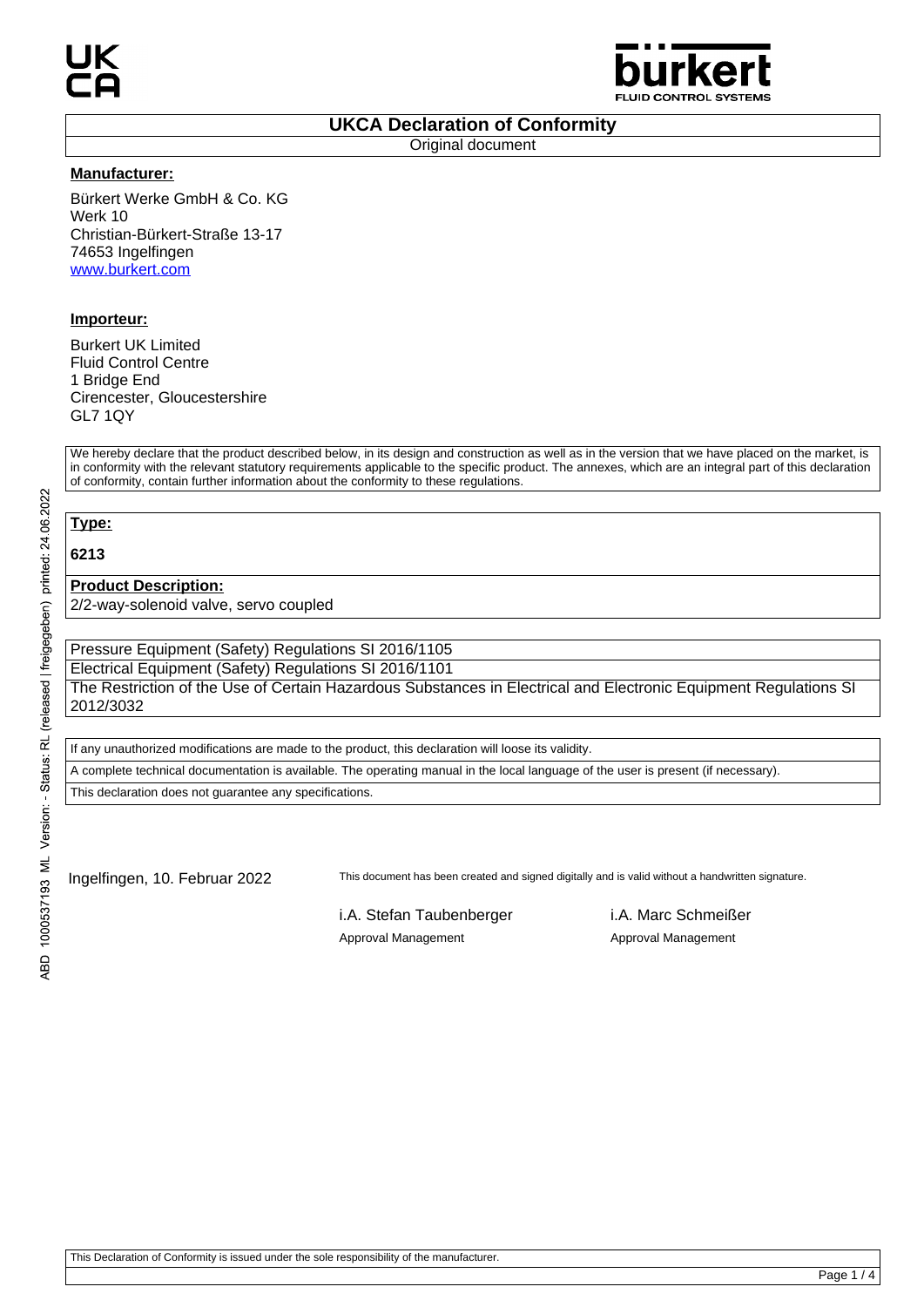

### **Annex PED\_UKCA for UKCA Declaration of Conformity**

Original document

#### Pressure Equipment (Safety) Regulations SI 2016/1105

Typ / Type / Type (Geräteschlüssel / product specification key / clé de produit):

6213-EV-\*\*\*,\*\*\*\*\*(1)-\*-\*\*\*/\*\*-\*\*

(1) Leitungsanschluss (LTA = DN) / port connection / raccord - category I: DGRL gilt nur, wenn LTA > 25 mm / PED valid only for LTA > 25 mm / DESP valide de LTA > 25 mm

The object of the declaration described above is in conformity with Pressure Equipment (Safety) Regulations 2016 SI 2016/1105

For evaluation of the conformity, the following standards were consulted (if applicable):

BS EN 13480-5:2017, BS EN 12266-1:2012

Applied conformity assessment:

**Module A** pressive strength testing on a statistical basis as specified in Annex I, Section 3.2.2)

(Internal production control)

Classification acc. to Article 4 and Annex II: Class 1 fluid (gaseous or liquid) Chart 6, Category I Unstable gases are excluded. Max. working pressure PN 10 bar at DN 100

The product can be used under the following conditions (dependent of the maximum operating pressure, the LTA and the medium), without category

| Fluid                             | Conditions                         |
|-----------------------------------|------------------------------------|
| Fluid group 1, §4.1.c.i           | $DN \leq 25$                       |
| Fluid group 2, §4.1.c.i           | $IDN \leq 32$ or PS*DN $\leq 1000$ |
| Fluid group 1, §4.1.c.ii          | $DN \le 25$ or PS*DN $\le 2000$    |
| Fluid group 2, §4.1.c.ii          | $DN \le 200$ or PS*DN $\le 5000$   |
| DN (LTA) in mm and PS (PN) in bar |                                    |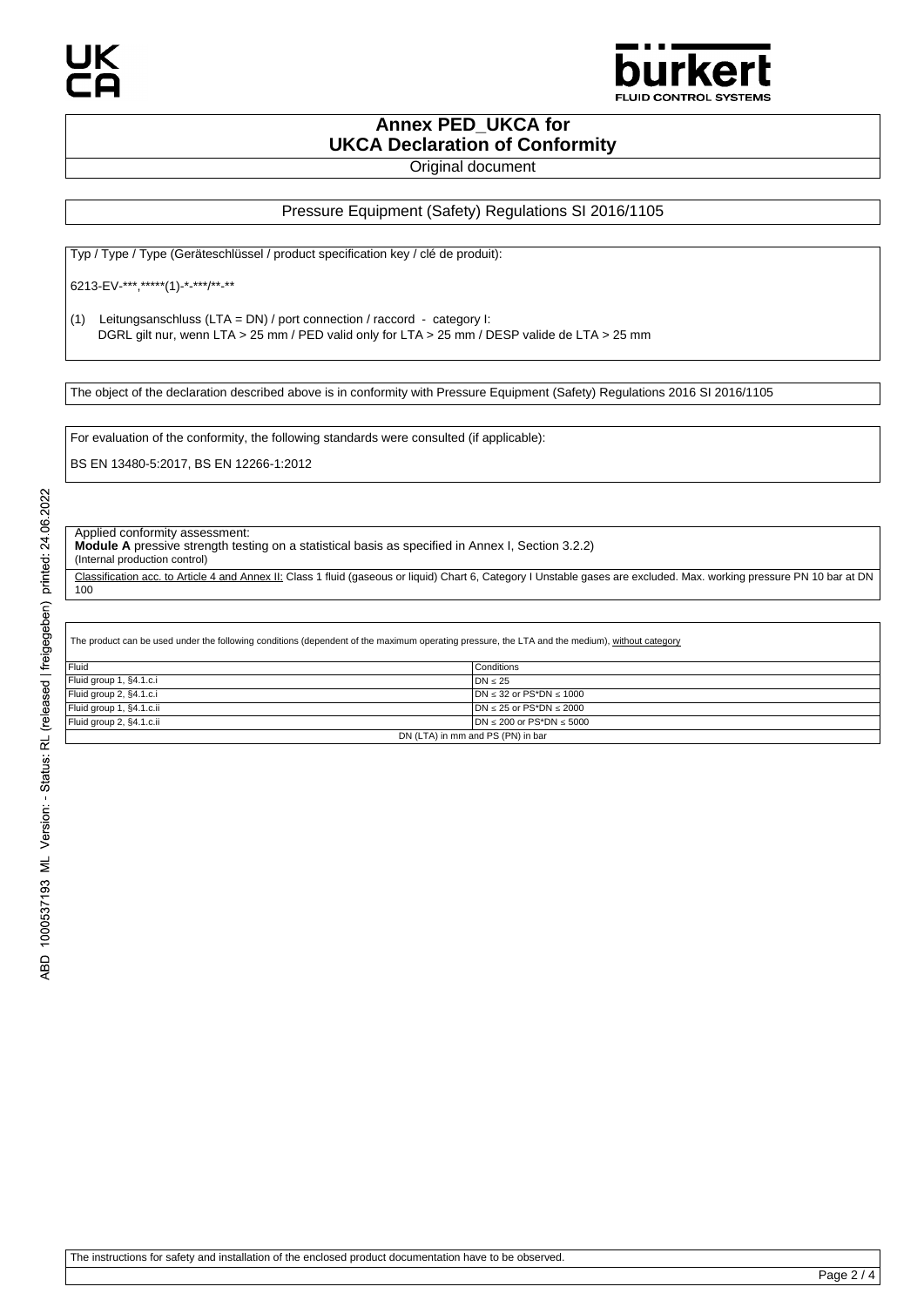

# **Annex LVD\_UKCA for UKCA Declaration of Conformity**

Original document

### Electrical Equipment (Safety) Regulations SI 2016/1101

Typ / Type / Type (Geräteschlüssel / product specification key / clé de produit):

6213-EV-\*\*\*,\*\*\*\*\*\*\*\*\*-\*-(1)/\*\*-\*\*

(1) Spannungsebene / Voltage levels / Niveau de tension [V]: NSR gilt nur, wenn Spannungsebene ≥ 50 V AC / ≥ 75 V DC und ≤ 1000 V AC / ≤ 1500 V DC LVD only valid, if voltage level  $\geq 50$  V AC /  $\geq 75$  V DC and  $\leq 1000$  V AC /  $\leq 1500$  V DC DBT uniquement pour les niveaux de tensions ≥ 50 V AC / ≥ 75 V DC et ≤ 1000 V AC / ≤ 1500 V DC

The object of the declaration described above is in conformity with Electrical Equipment (Safety) Regulations 2016 within certain voltage limits Regulation applies only to products that do not fall inside the scope of the Equipment and Protective Systems Intended for use in Potentially Explosive Atmospheres Regulations SI 2016/1107.

For evaluation of the conformity, the following standards were consulted (if applicable):

BS EN 60664-1:2007, BS EN 50178:1997, BS EN 60204-1:2006/AC:2010, BS EN 61010-1:2010/A1:2019